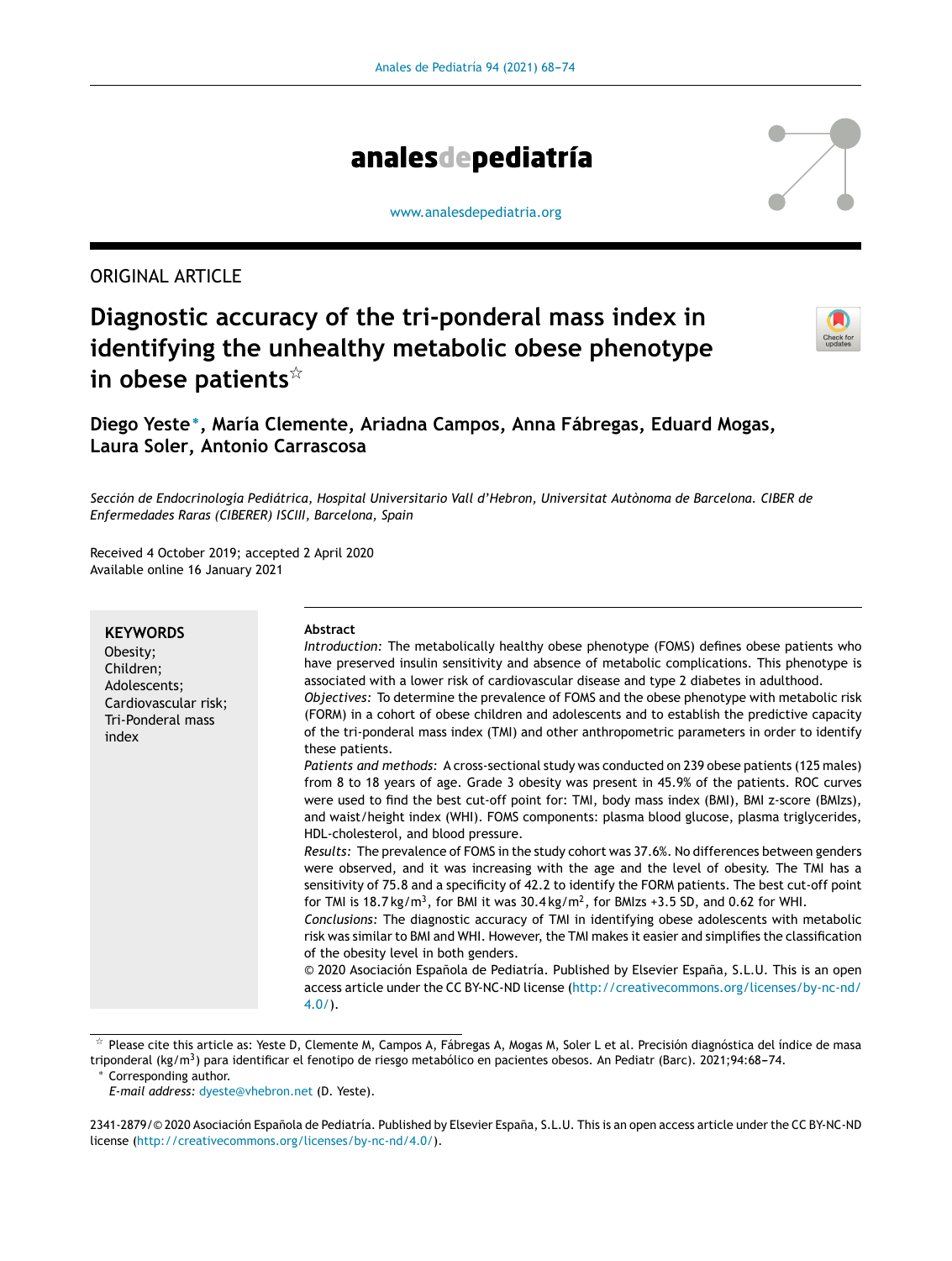**PALABRAS CLAVE** Obesidad; Niños; Adolescentes; Riesgo cardiovascular; índice de masa triponderal

#### **Precisión diagnóstica del índice de masa triponderal (kg/m<sup>3</sup> ) para identificar el fenotipo de riesgo metabólico en pacientes obesos**

#### **Resumen**

*Introducción:* El fenotipo obeso metabólicamente sano (FOMS) define a los pacientes obesos que tienen preservada la sensibilidad a la insulina y que no presentan complicaciones metabólicas. Este fenotipo se asocia a menor riesgo de padecer enfermedad cardiovascular y diabetes tipo 2 en la edad adulta.

*Objetivos:* Determinar la prevalencia del FOMS y del fenotipo obeso con riesgo metabólico (FORM) en una cohorte de niños y adolescentes obesos y establecer la capacidad predictiva del índice de masa triponderal (IMT) y de otros parámetros antropométricos para identificar a estos pacientes.

*Pacientes y métodos:* Estudio transversal de 239 pacientes (125 varones) obesos de 8 a 18 años de edad. El 45,9% presenta obesidad grado 3. Se utilizan las curvas ROC para buscar el mejor punto de corte para: IMT, índice de masa corporal (IMC), valor z-score del IMC (zsIMC) e índice cintura/talla (ICT). Componentes FOMS: glucemia plasmática, triglicéridos plasmáticos, colesterol HDL y tensión arterial.

*Resultados:* La prevalencia del FOMS en nuestra cohorte es de 37.6% sin observarse diferencias entre sexos, incrementándose con la edad y con el grado de obesidad. El IMT tiene una sensibilidad de 75.8 y una especificidad de 42.2 para identificar los pacientes FORM. El mejor punto de corte para el IMT es 18.7 kg/m<sup>3</sup>, para el IMC 30.4 kg/m<sup>2</sup>, para el zsIMC +3.5 DE y para el ICT 0.62.

*Conclusiones:* La precisión diagnóstica del IMT para identificar ninos ˜ y adolescentes con riesgo metabólico es similar al IMC y al ICT. No obstante, facilita y simplifica la categorización del grado de obesidad en ambos sexos.

© 2020 Asociación Española de Pediatría. Publicado por Elsevier España, S.L.U. Este es un artículo Open Access bajo la licencia CC BY-NC-ND [\(http://creativecommons.org/licenses/by](http://creativecommons.org/licenses/by-nc-nd/4.0/)[nc-nd/4.0/](http://creativecommons.org/licenses/by-nc-nd/4.0/)).

# **Introduction**

Childhood obesity is one of the most important public health problems in our society, not only on account of its increasing incidence, but also because it tends to persist in adolescence, and adolescent obesity tends to persist in adulthood. Childhood and adolescent obesity constitute a risk factor for development of metabolic, cardiovascular and endocrine complications, among others, in the short term (childhood and adolescence) and the long term (adulthood), and it is generally associated with a decreased life expectancy.<sup>1-4</sup>

The body mass index (BMI, in  $kg/m^2$ ) is the anthropometric parameter used most frequently to estimate the body fat of an individual. However, its interpretation in children and adolescents is subject to limitations, since this index is not constant and varies widely based on age, sex, stage of development and the prevalence of obesity in the population, and therefore requires reference values and reporting in the form of *z*-scores. The BMI is very useful to analyse the association between morbidity and the degree of obesity and to monitor the effectiveness of treatment in the short and long terms. $5-7$ 

Recent studies suggest that the tri-ponderal mass index (TMI, in kg/m<sup>3</sup>) provides a more accurate estimate than the BMI of the body fat percentage in children and adolescents aged 8-18 years, and therefore some authors have proposed using the TMI *z*-score instead of the BMI *z*-score.<sup>[8,9](#page-5-0)</sup> In Spain,

the reference BMI and TMI values for age and sex in children without malnutrition or obesity from data obtained in the longitudinal growth study of Barcelona for the mil-lennial generation (1995-2017) were published recently.<sup>[10](#page-5-0)</sup> These values could be very useful in the clinical assessment of obesity, especially in prepubertal children and adolescents. Specifically, TMI values are very uniform from 8 to 18 years of age in both sexes, and therefore a single cut-off point could be used to identify either overweight or obesity, avoiding more complex calculations to determine the severity of excess weight (BMI percent and *z*-score).

The waist-to-height ratio (WHtR), also known as the waist-to-stature ratio, has been proposed as a very useful parameter for identification of central obesity and cardiovascular/metabolic risk. In paediatric patients with obesity, a WHtR greater than 0.5 increases the risk of metabolic syndrome by a factor of 12.11 compared to children with a normal BMI.<sup>[11](#page-5-0)</sup>

Recently, the term metabolically healthy obesity (MHO) was coined to refer to obese patients that are free of metabolic complications (high fasting glucose, dyslipidaemia and high blood pressure) and with preserved insulin sensitivity despite the excess of body  $fat.^{12}$  $fat.^{12}$  $fat.^{12}$  This phenotype is associated with a lower relative risk of developing car-diovascular disease and type 2 diabetes in adulthood.<sup>[13,14](#page-5-0)</sup> Metabolically unhealthy obesity (MUO), the definition of which also does not include the waist circumference, is a term currently recommended to refer to obese patients with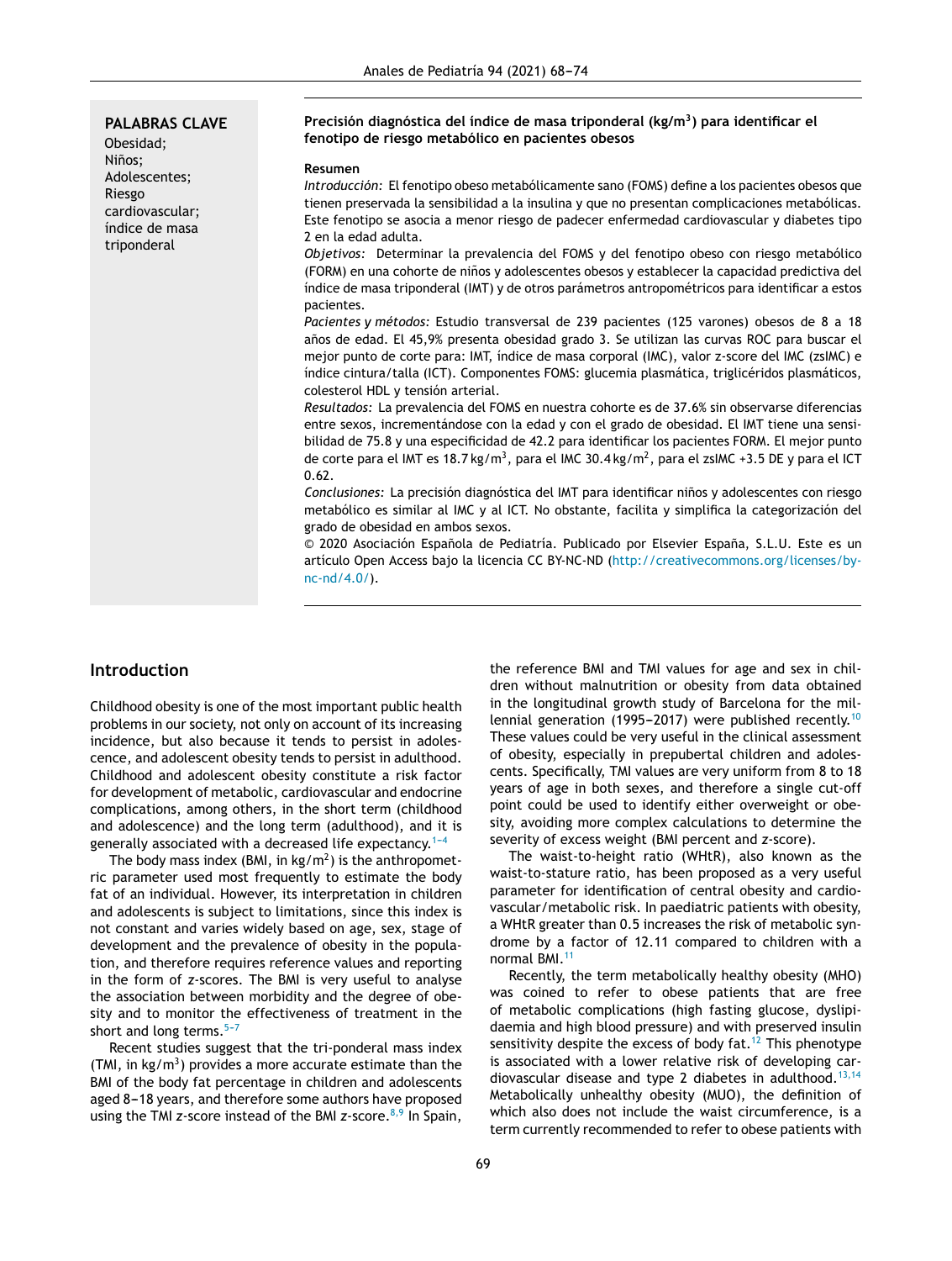metabolic complications, whether paediatric $15,16$  or adult. on account of its greater discriminatory power.  $12,17,18$ 

The aim of our study was to determine the prevalence of MHO and MUO in a cohort of children and adolescents with obesity and to establish cut-off points for anthropometric parameters using ROC curves to identify patients with MUO more accurately.

# **Sample and methods**

We conducted a prospective study in 239 children and adolescents aged 8-18 years referred for assessment of obesity to the paediatric endocrinology unit of a tertiary care hospital between 2012 and 2016; 125 were male, with a mean age ( $\pm$  standard deviation) of 12.7  $\pm$  2.4 years and a mean BMI of 31.4 $\pm$ 3.9kg/m<sup>2</sup>, a BMI *z*-score of 5.7 $\pm$ 1.9 and a mean TMI of 20.4 $\pm$ 2.6 kg/m<sup>3</sup>; 114 were with a mean age of  $12.3 \pm 2.2$  years and a mean BMI of  $31.6 \pm 4.6$ , a BMI *z*-score of  $5.4 \pm 1.8$  and a mean TMI of  $20.1 \pm 2.6$ . The distribution of the patients by Tanner stage of pubertal development<sup>[19](#page-5-0)</sup> was as follows: 45 prepubertal, 119 pubertal and 75 postpubertal that had achieved their final height. All patients included in the study were white, none had genetic or endocrine disorders with a known association with obesity (hypothyroidism, Cushing syndrome, hypothalamic obesity following brain surgery) or chronic diseases, and none was currently in treatment with drugs that could affect body weight (systemic steroids and psychotropic drugs). The study was approved by the ethics committee of our hospital, and we obtained the informed consent of all participants.

For each participant, we measured the weight (with a Seca 220® digital scale accurate to 0.1 kg and a range of 1−150 kg) and the standing height (with a Holtain® stadiometer), and then calculated the BMI (weight [kg] divided by the height squared [m $^2$ [\]\)](#page-5-0) and the TMI (weight [kg] divided by the height cubed  $[m^3]$ ). We compared the BMI values with the population reference values for age and  $sex^{10}$  $sex^{10}$  $sex^{10}$  and obtained the corresponding BMI *z*-scores as follows: we subtracted the reference BMI for age and sex from the BMI of the subject and divided the result by the standard deviation of the distribution of BMI values for that age and sex in the reference population.

The criteria most widely used to define obesity is the BMI value, with obesity diagnosed if the BMI is above the 95th percentile or the BMI *z*-score is 2 or greater based on the reference values for age and sex.<sup>[10](#page-5-0)</sup> We estimated the severity and degree of obesity based on the calculation of the BMI as a percentage of the 95th percentile (P95) in the reference population, as proposed by Flegal et al., $^{20}$  $^{20}$  $^{20}$  categorising patients into 3 groups: grade 1 obesity (moderate) when the BMI as percentage of the P95 was less than l 120%, grade 2 obesity (severe) if the percentage over the P95 was between 120 and 140%, and grade 3 obesity (morbid) when the BMI as a percentage of the P95 was greater than 140%.

We measured the waist circumference with a non-stretch nylon tape measure, with the patient standing, at the midpoint between the caudal edge of the lowest rib and the iliac crest at the level of the navel, with the tape measure in the horizontal plane. We calculated the WHtR by dividing the waist circumference by the height (both in cm). We considered values between 0.4 and 0.5 normal.<sup>[11](#page-5-0)</sup>

#### **Blood pressure**

We measured blood pressure (BP) with the patient seated and with the left arm at the level of the heart with an automated oscillometric vital signs monitor (Bionet BM3 Multi-parameter Plus, Bionet America, USA), after having the patient at rest for 5 min, with a cuff of a size that would cover 80-100% of the arm circumference of the patient. We took three measurements 3−5 min apart and calculated the mean BP from the last 2. We defined obese patient with cardiovascular risk as a systolic blood pressure (SBP) and/or diastolic blood pressure (DBP) above the 90th percentile for age, sex and height.<sup>[16,21](#page-5-0)</sup>

#### **Laboratory parameters**

We obtained blood samples by venepuncture from all participants after a fast of at least 8 h, which were analysed by means of colorimetric enzyme assays with the AU5800 clinical chemistry analyser (Beckman Coulter, USA), including blood glucose, total cholesterol, low-density lipoprotein cholesterol (LDL-C), high-density lipoprotein cholesterol (HDL-C) and triglycerides; we measured blood insulin by 2-step sandwich immunoassay using indirect chemiluminescent technology with an Atellica IM analyser (Siemens Healthineers, USA). We estimated the degree of insulin resistance with the Homeostatic Model Assessment for Insulin Resistance (HOMA-IR) (basal glucose  $[mg/dL] \times$  basal insulin [mU/L] / 405)<sup>[22](#page-6-0)</sup> and peripheral insulin sensitivity with the quantitative insulin-sensitivity check index (QUICKI) (1/[log basal insulin + log basal glucose]). $^{23}$  $^{23}$  $^{23}$ 

#### **Definition of metabolic status in obese patients**

To define the metabolic status of obese patients, we classified patients into 2 groups (MHO and MUO) based on the following criteria: 1) blood glucose < 100 mg/dL; 2) triglycerides  $\leq$  150 mg/dL; 3) HDL-C  $\geq$  40 mg/dL and 4) SBP and  $DBP < 90$ th percentile (P90). We classified patients as having MHO based on the absence of high blood pressure, dyslipidaemia and high fasting blood glucose, applying the consensus definition published by Damanhoury et al.[16](#page-5-0) We classified patients as having MUO if they met one or more of the cardiovascular risk criteria.

## **Statistical analysis**

We have expressed the results as mean and standard deviation. We performed a univariate descriptive analysis of the different variables under study and used the nonparametric Mann-Whitney U test for independent groups to analyse differences between the MHO and MUO groups in the mean values of the variables under study. We set a probability of type I error at 5%. Last of all, we performed a receiver operating characteristic (ROC) curve analysis. For each of the anthropometric parameters used, we used the ROC curve and the Youden index to determine the optimal cut-off point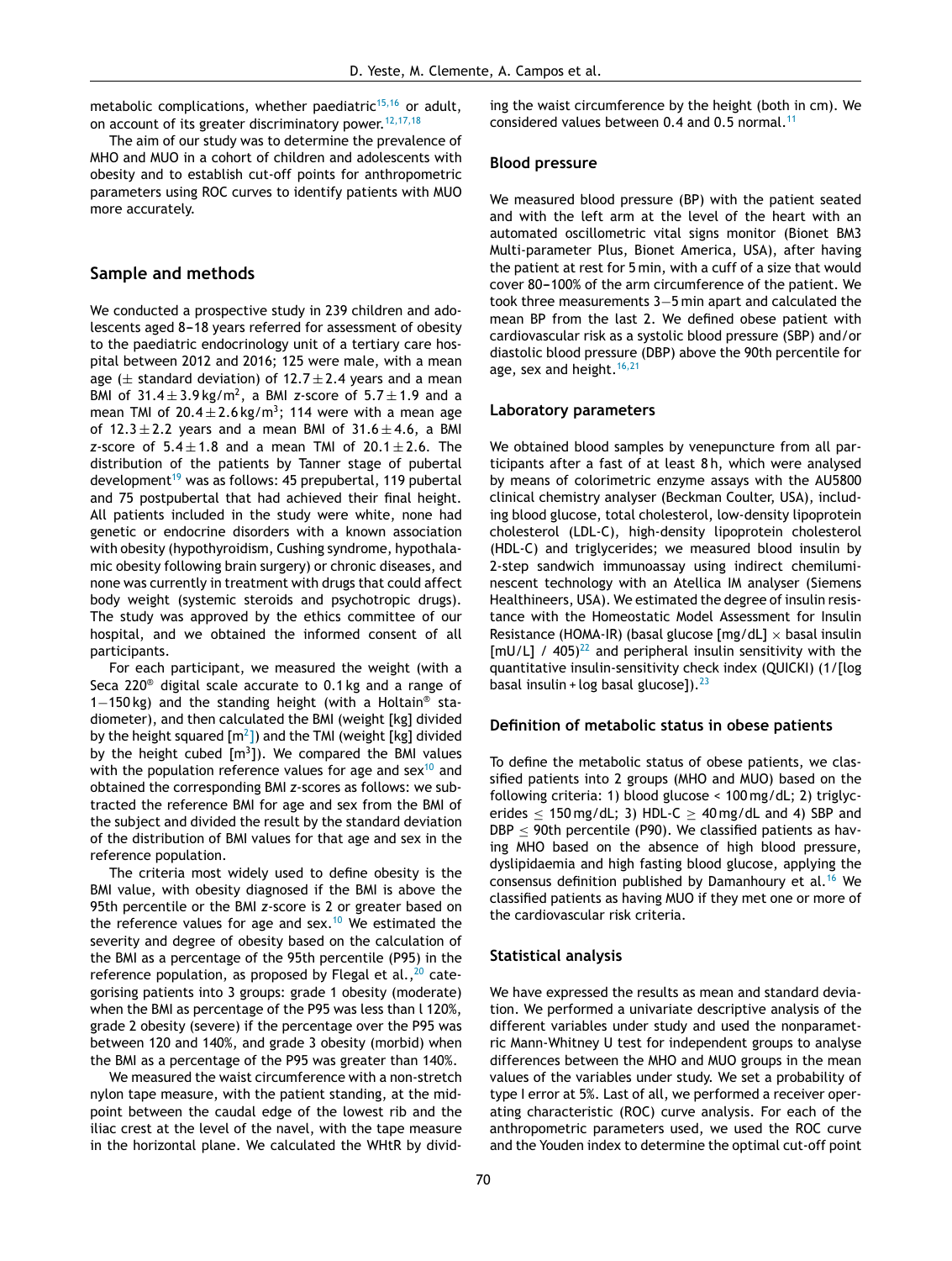|                                                    | Female, $n = 114$ (47.7%)<br>$12.3 \pm 2.2$ | Male, $n = 125$ (52.3%) | P    |
|----------------------------------------------------|---------------------------------------------|-------------------------|------|
| Age (years)                                        |                                             | $12.7 \pm 2.4$          | ns   |
| <b>Tanner</b>                                      | Prepubertal: 16                             | Prepubertal: 29         | .005 |
|                                                    | Pubertal: 51                                | Pubertal: 68            |      |
|                                                    | Postpubertal: 47                            | Postpubertal: 28        |      |
| BMI $(kg/m2)$                                      | $31.6 \pm 4.6$                              | $31.4 \pm 3.9$          | ns   |
| BMI z-score 2017                                   | $5.4 \pm 1.8$                               | $5.7 \pm 1.9$           | ns   |
| TMI $(kg/m3)$                                      | $20.1 \pm 2.6$                              | $20.4 \pm 2.6$          | ns   |
| TMI z-score 2017<br>$5.1 \pm 1.8$<br>$5.5 \pm 2.1$ |                                             |                         | ns   |

**Table 1** Distribution of age, pubertal stage and anthropometric values in obese children and adolescents by sex (*N* = 239).

for identifying patients with MHO and MUO. We present the results of this analysis using the area under the curve (AUC), the established cut-off point and the sensitivity, specificity and the accuracy (correct classification) achieved with this point.

#### **Results**

Table 1 presents the age, Tanner stages and anthropometric values in female and male patients; we found no differences between the sexes in age, BMI, BMI *z*-scores, TMI and TMI *z*score, although we did find differences in the Tanner stage distribution (P < .005).

The weight status distribution of the patients in the sample was as follows: 14.5% grade 1 obesity, 39.6% grade 2 obesity and 45.9% grade 3 obesity.

We found a prevalence of MHO of 37.6% and a prevalence of MUO of 62.4%, with no differences between male and female patients. We found a statistically significant increase in the proportion of patients with MUO associated with age and degree of obesity. The frequency distribution of the criteria used to define MUO was: 1) blood glucose  $> 100 \,\text{mg/dL}$ : 0.8%; 2) triglycerides  $> 150 \,\text{mg/dL}$ : 17.6%; 3) HDL-C  $\leq$  40 mg/dL: 27.6% and 4) SBP > P90 and DBP > P90: 38.1% and 14.6%, respectively.

[Table](#page-4-0) 2 presents the age, sex and anthropometric characteristics of participants by metabolic phenotype. We did not find differences in the sex distribution but found that patients in the MUO group were older  $(12.8 \pm 2.4$  years vs 12.0  $\pm$  2.2 years;  $P = .009$ ) and had more body fat based on the BMI (32.1 ± 4.6 vs 30.4 ± 3.6; *P* = .002), the BMI *z*-score  $(3.6 \pm 1.3 \text{ vs } 3.3 \pm 1.1; P = .05)$  and the TMI  $(20.6 \pm 2.6 \text{ vs } 3.3 \pm 1.1; P = .05)$  $20.0 \pm 2.4$ ;  $P = .05$ ) and had a larger waist circumference (100.5 ± 11.6 cm vs 91.8 ± 9.0 cm; *P* = .001). We did not find differences in the WHtR between the 2 groups.

[Table](#page-4-0) 3 shows the values of each of the components of the MUO phenotype: fasting blood glucose (mg/dL), triglycerides (mg/dL), HDL-C (mg/dL) and SBP and DBP (mmHg), insulin values and HOMA-IR and QUICKI indices. Patients with MUO had higher triglyceride levels in blood (133.1 ± 154.5 mg/dL vs 82.8 ± 28.2 mg/dL; *P* = .0001), a higher SBP (125.2 ± 13.7 mmHg vs 111.4 ± 7.4 mmHg; *P* = .0001) and DBP 72.7 ± 11.1) mmHg vs 65.1 ± 8.2 mmHg; *P* = .0001) and lower levels of HDL-C (43.2  $\pm$  9.2 mg/dL vs 51.9  $\pm$  15.8 mg/dL; P= .0001) compared to patients with MHO. We did not find differences in fasting blood glucose levels between the groups. Also, patients with MUO had higher

basal insulin values (20.4  $\pm$  11.7 mU/L vs 16.4  $\pm$  7.4 mU/L; *P* = .01) and higher HOMA-IR scores  $(4.0 \pm 2.3 \text{ vs } 3.2 \pm 1.5$ mU/L;  $P = .02$ ) and lower QUICKI scores  $(0.320 \pm 0.029 \text{ vs.})$  $0.328 \pm 0.034$ ;  $P = .02$ ) compared to patients with MHO.

[Table](#page-4-0) 4 shows the values of the area under the ROC curve, the sensitivity, specificity, percentage of patients classified correctly, selected cut-off point (Youden) and optimal cut-off point (AUC) for each of the anthropometric parameters under study. The optimal cut-off points to identify MUO were: BMI, 30.4 (ROC AUC, 0.621; confidence interval [CI], 0.547−0.694); BMI *z*-score, +3.5 (ROC AUC, 0.574; CI, 0.499−0.648); TMI, 18.7 (ROC AUC, 0.561; CI, 0.485−0.637); WHtR, 0.62 (ROC AUC, 0.565; CI, 0.487–0.643).

#### **Discussion**

Obesity is a chronic multisystemic disease with a multifactorial aetiology characterised by an excessive accumulation of body fat. In recent years, its incidence in developed countries is reaching epidemic proportions, with obesity becoming a major public health problem with a considerable economic and social impact.<sup>[24](#page-6-0)</sup> Childhood obesity tends to persist in adulthood and leads to abnormalities in the blood lipid profile and carbohydrate metabolism, which contribute to the development of high blood pressure and increases the risk of cardiovascular disease and early atherosclerosis and therefore to a lower life expectancy.<sup>[1,2](#page-5-0)</sup>

Recently, the MHO phenotype has been defined for the purpose of identifying patients with preserved insulin sensitivity and free of metabolic complications.<sup>12,15-18</sup> This phenotype is associated with a lower risk of cardiovascular disease and type 2 diabetes in adulthood.<sup>[25,26](#page-6-0)</sup> From a functional perspective, patients with MHO have the ability to store excess fat in the subcutaneous adipose tissue, which expands or grows as needed, while in patients with MUO, the subcutaneous adipose tissue does not expand enough and lipids end up accumulating in other body tissues. This is what is known as ectopic fat, found at the level of the liver, pericardium, retroperitoneum, mesentery and perivascular space, among others, also known as visceral fat. $27,28$ Visceral fat is strongly associated with cardiovascular risk factors such as diabetes, hypertension, non-alcoholic fatty liver, hyperlipidaemias and the link between them, insulin resistance. $29$  Since it does not include the waist circumference in its definition, which is the main criterion used to define metabolic syndrome,  $30$  the MUO phenotype has a greater discriminative power for identification of patients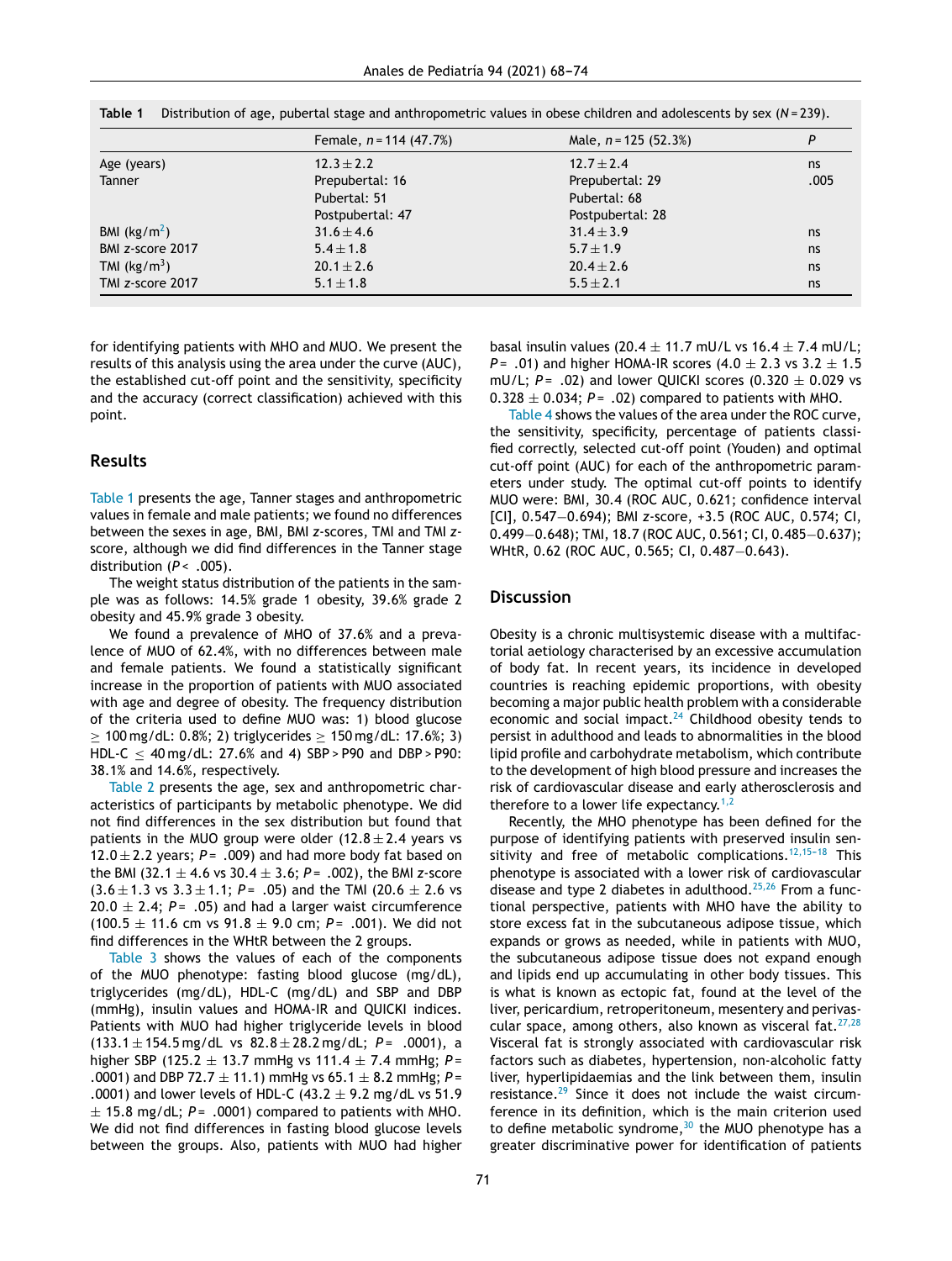|                          | $MHO, n = 90$     | $MUD, n = 149$    | P    |
|--------------------------|-------------------|-------------------|------|
| Age                      | $12.0 \pm 2.2$    | $12.8 \pm 2.4$    | .009 |
| Sex, $n$ $%$             | Male 46 (51.1%)   | Male 79 (53.0%)   | .79  |
|                          | Female 44 (48.9%) | Female 70 (47.0%) |      |
| BMI $(kg/m2)$            | $30.4 \pm 3.6$    | $32.1 \pm 4.6$    | .002 |
| <b>BMI z-score</b>       | $3.3 \pm 1.1$     | $3.6 \pm 1.3$     | .05  |
| TMI $(kg/m3)$            | $20.0 \pm 2.4$    | $20.6 \pm 2.6$    | .05  |
| Waist to height ratio    | $0.61 \pm 0.05$   | $0.62 \pm 0.05$   | .10  |
| Waist circumference (cm) | $91.8 \pm 9.0$    | $100.5 \pm 11.6$  | .001 |

<span id="page-4-0"></span>**Table 2** Distribution of age, pubertal stage and anthropometric values in children and adolescents with metabolically healthy obesity (MHO) versus metabolically unhealthy obesity (MUO) in the study cohort (*N* = 239).

**Table 3** Distribution of insulin levels, HOMA-IR and QUICKI scores and components of the MHO phenotype (blood glucose, triglycerides, HDL-C, systolic blood pressure [SBP] and diastolic blood pressure [DBP]) in children and adolescents with metabolically healthy obesity (MHO) versus metabolically unhealthy obesity (MUO) in the study cohort (*N* = 239).

|                       | $MHO, n=90$       | $MUD, n = 149$    | P     |
|-----------------------|-------------------|-------------------|-------|
| Insulin $(mU/L)$      | $16.4 \pm 7.4$    | $20.4 \pm 11.7$   | .01   |
| HOMA-IR               | $3.2 \pm 1.5$     | $4.0 \pm 2.3$     | .02   |
| <b>QUICKI</b>         | $0.328 \pm 0.034$ | $0.320 \pm 0.029$ | .02   |
| Blood glucose (mg/dL) | $81.0 \pm 7.5$    | $80.8 \pm 7.1$    | .50   |
| Triglycerides (mg/dL) | $82.8 + 28.2$     | $133.1 \pm 154.5$ | .0001 |
| $HDL-C$ (mg/dL)       | $51.9 \pm 15.8$   | $43.2 \pm 9.2$    | .0001 |
| SBP (mmHg)            | $111.4 \pm 7.4$   | $125.2 \pm 13.7$  | .0001 |
| DBP (mmHg)            | 65.1 $\pm$ 8.2    | $72.7 \pm 11.1$   | .0001 |

**Table 4** ROC curves. Optimal cut-off points for the anthropometric parameters under study for identification of the metabolically unhealthy obesity phenotype.

|                    | <b>AUC</b> | Sensitivity | Specificity | Correctly classified | Cutoff (Youden) | Optimal cutoff (AUC) |
|--------------------|------------|-------------|-------------|----------------------|-----------------|----------------------|
| BMI $(kg/m2)$      | 0.621      | 81.2        | 41.1        | 66.1                 | 28.8            | 30.4                 |
| <b>BMI z-score</b> | 0.574      | 30.8        | 82.2        | 50.2                 | 4.0             | 3.5                  |
| TMI $(kg/m3)$      | 0.561      | 75.8        | 42.2        | 63.1                 | 18.7            | 18.7                 |
| <b>WHtR</b>        | 0.565      | 73.3        | 40.9        | 61.2                 | 0.59            | 0.62                 |

with insulin resistance with a waist circumference below the P90. The relevance and consequence of early identification of obese patients at cardiovascular and metabolic risk through anthropometric or blood chemistry parameters that are sensitive and accessible to clinicians with the aim of reversing metabolic risk cannot be overstated.

Anthropometry is a key component of the nutritional evaluation of individuals and populations, and the BMI is the parameter used most widely to define weight status and obesity. However, greater diagnostic accuracy is achieved in clinical practice through skin fold measurement and the estimation of body density to indirectly calculate the body fat percentage, although this approach has practical limitations that restrict its use in clinical practice. There is also disagreement as to which BMI/age standards should be used as reference to define the degree of overweight and obesity in children and adolescents, although there is agreement on the need to establish standard values obtained from current populations free of malnutrition and obesity, as the references we use today are biased due to the inclusion of a

variable proportion of children/adolescents with overweight and/or obesity.

Recent studies suggest that the TMI provides a better estimate of body fat percentage compared to the BMI in children and adolescents between ages 8 and 18 years, and some authors have proposed using TMI values instead of BMI *z*scores. $8,9$  In Spain, reference BMI and TMI values for age and sex obtained from healthy children without malnutrition or obesity have been published recently.<sup>[10](#page-5-0)</sup> These values may be very useful in the clinical evaluation of obesity, especially in prepubertal children and adolescents, as TMI values remain pretty stable in individuals of either sex from ages 8 years to 18 years, and therefore single cut-off points would suffice to identify overweight and obesity, respectively, avoiding more complex mathematical calculations for estimating the degree and severity of obesity. More specifically, a TMI of 13.9 or greater in boys and of 13.8 or greater in girls would identify patients with overweight, while values of 15.4 and greater in boys and of 15.2 or greater in girls would identify obesity in this age group. In addition, our study showed that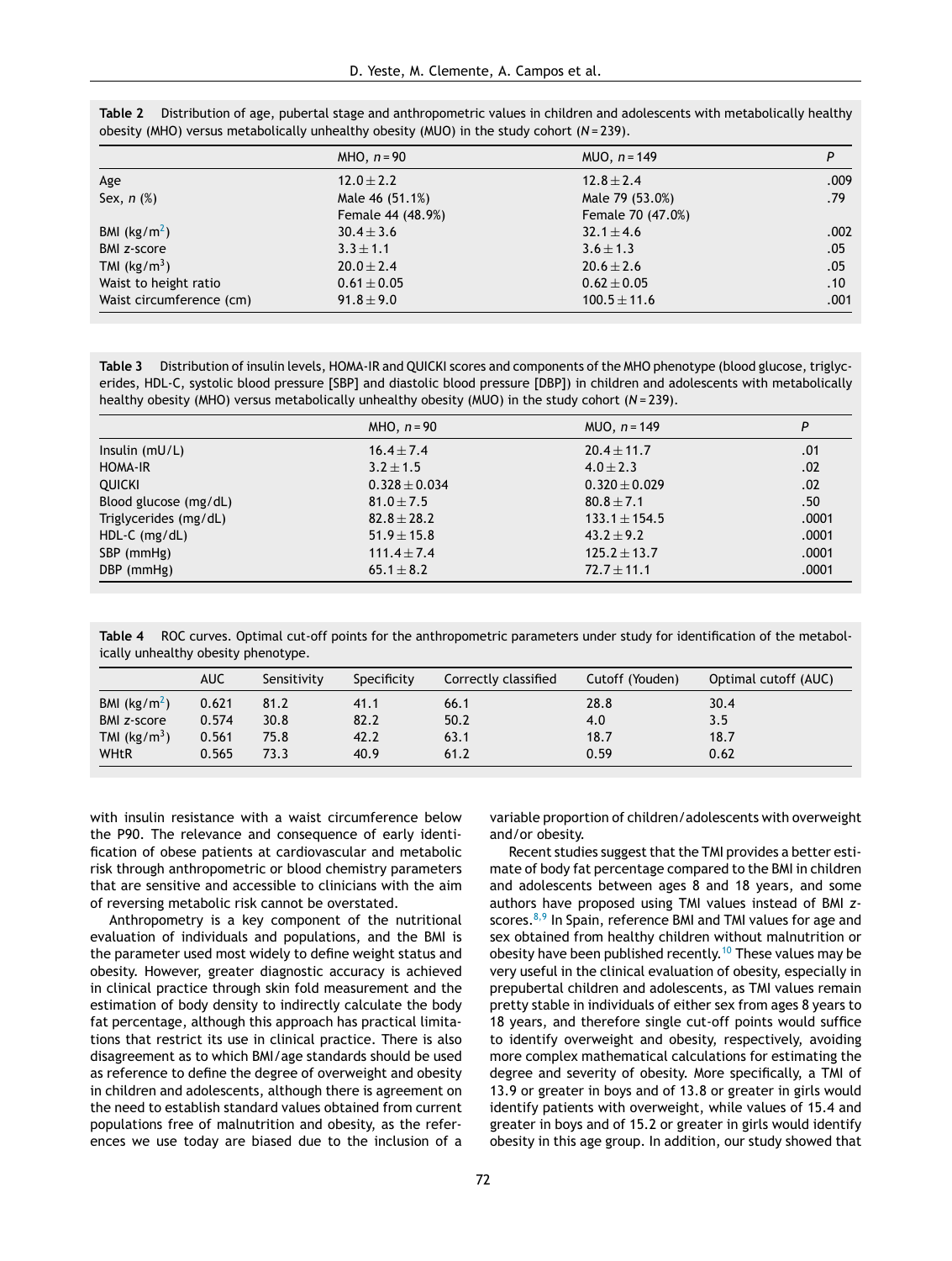<span id="page-5-0"></span>while the diagnostic accuracy of the TMI is not very high, it allows correct classification of 63% of patients with MUO, with an optimal cutoff of 18.7, and that it performs similarly to the BMI and the WHtR. Patients with MUO have a significantly greater degree of insulin resistance, which highlights the importance of this abnormality in the pathogenesis of metabolic disorders associated with obesity. A recent study designed to establish the predictive accuracy of the TMI for identification of cardiovascular risk markers in a large multiracial sample of children and adolescents aged 6-19 years in Canada found an accuracy that was similar to the one observed in our sample. $31$  Our study was limited to the Spanish Caucasian population, and therefore its findings should be validated specifically in children and adolescents of other ethnicities and races.

The prevalence of MUO in the study cohort was 62.4%, which was in intermediate to high compared to the prevalence reported by other studies, which ranges between 21.5 and  $79.1\%$ .  $32-34$  When we analysed the factors associated most strongly with the classification of cardiovascular risk, we found that older age, male sex and higher BMI *z*-scores or TMI values were the main contributors, along with the development of insulin resistance. The association with race, waist circumference, the level of physical activity and socioeconomic status seems to be weaker.  $31,35-39$  In this regard, we would like to underscore not only the importance of correctly identifying patients with overweight and obesity, but also the importance of establishing the degree and severity of obesity on account of their significant association with the presence of metabolic complications. $4,40$  The stratification of patients based on TMI for age standards obtained from populations of individuals free of obesity or malnutrition with a nearly normal distribution and an unchanging standard deviation offers methodological and practical advantages compared to the use of BMI values that vary based on age and sex and require calculation of the *z-*score.

In short, our study found that the diagnostic accuracy of the TMI for identification of children and adolescents at metabolic risk is similar to the accuracy of the BMI and the WHtR. However, the TMI simplifies and facilitates the classification of patients of either sex aged 8-18 years based on the degree of obesity.

# **Conflicts of interest**

The authors have no conflicts of interest to declare.

# **Acknowledgments**

We thank Mr Santiago Pérez-Hoyos, a biostatistician and epidemiologist at the Statistics and Bioinformatics Unit of the Institut de Recerca Vall d'Hebron (VHIR) of Barcelona, for his overall support and the statistical analysis.

## **References**

1. [Franks](http://refhub.elsevier.com/S2173-5743(19)30124-8/sbref0005) [PW,](http://refhub.elsevier.com/S2173-5743(19)30124-8/sbref0005) [Hanson](http://refhub.elsevier.com/S2173-5743(19)30124-8/sbref0005) [RL,](http://refhub.elsevier.com/S2173-5743(19)30124-8/sbref0005) [Knowler](http://refhub.elsevier.com/S2173-5743(19)30124-8/sbref0005) [WC,](http://refhub.elsevier.com/S2173-5743(19)30124-8/sbref0005) [Sievers](http://refhub.elsevier.com/S2173-5743(19)30124-8/sbref0005) [ML,](http://refhub.elsevier.com/S2173-5743(19)30124-8/sbref0005) [Bennett](http://refhub.elsevier.com/S2173-5743(19)30124-8/sbref0005) [PH,](http://refhub.elsevier.com/S2173-5743(19)30124-8/sbref0005) [Looker](http://refhub.elsevier.com/S2173-5743(19)30124-8/sbref0005) [HC.](http://refhub.elsevier.com/S2173-5743(19)30124-8/sbref0005) [Childhood](http://refhub.elsevier.com/S2173-5743(19)30124-8/sbref0005) [obesity,](http://refhub.elsevier.com/S2173-5743(19)30124-8/sbref0005) [other](http://refhub.elsevier.com/S2173-5743(19)30124-8/sbref0005) [cardiovascular](http://refhub.elsevier.com/S2173-5743(19)30124-8/sbref0005) [risk](http://refhub.elsevier.com/S2173-5743(19)30124-8/sbref0005) [factors,](http://refhub.elsevier.com/S2173-5743(19)30124-8/sbref0005) [and](http://refhub.elsevier.com/S2173-5743(19)30124-8/sbref0005) [premature](http://refhub.elsevier.com/S2173-5743(19)30124-8/sbref0005) [death.](http://refhub.elsevier.com/S2173-5743(19)30124-8/sbref0005) [N](http://refhub.elsevier.com/S2173-5743(19)30124-8/sbref0005) [Engl](http://refhub.elsevier.com/S2173-5743(19)30124-8/sbref0005) [J](http://refhub.elsevier.com/S2173-5743(19)30124-8/sbref0005) [Med.](http://refhub.elsevier.com/S2173-5743(19)30124-8/sbref0005) 2010;362:485-93.

- 2. [Twig](http://refhub.elsevier.com/S2173-5743(19)30124-8/sbref0010) [G,](http://refhub.elsevier.com/S2173-5743(19)30124-8/sbref0010) [Yaniv](http://refhub.elsevier.com/S2173-5743(19)30124-8/sbref0010) [G,](http://refhub.elsevier.com/S2173-5743(19)30124-8/sbref0010) [Levine](http://refhub.elsevier.com/S2173-5743(19)30124-8/sbref0010) [H,](http://refhub.elsevier.com/S2173-5743(19)30124-8/sbref0010) [Leiba](http://refhub.elsevier.com/S2173-5743(19)30124-8/sbref0010) [A,](http://refhub.elsevier.com/S2173-5743(19)30124-8/sbref0010) [Goldberger](http://refhub.elsevier.com/S2173-5743(19)30124-8/sbref0010) [N,](http://refhub.elsevier.com/S2173-5743(19)30124-8/sbref0010) [Derazne](http://refhub.elsevier.com/S2173-5743(19)30124-8/sbref0010) [E,](http://refhub.elsevier.com/S2173-5743(19)30124-8/sbref0010) [et](http://refhub.elsevier.com/S2173-5743(19)30124-8/sbref0010) [al.](http://refhub.elsevier.com/S2173-5743(19)30124-8/sbref0010) [Body-Mass](http://refhub.elsevier.com/S2173-5743(19)30124-8/sbref0010) [Index](http://refhub.elsevier.com/S2173-5743(19)30124-8/sbref0010) [in](http://refhub.elsevier.com/S2173-5743(19)30124-8/sbref0010) [2.3](http://refhub.elsevier.com/S2173-5743(19)30124-8/sbref0010) [Million](http://refhub.elsevier.com/S2173-5743(19)30124-8/sbref0010) [Adolescents](http://refhub.elsevier.com/S2173-5743(19)30124-8/sbref0010) [and](http://refhub.elsevier.com/S2173-5743(19)30124-8/sbref0010) [Cardiovas](http://refhub.elsevier.com/S2173-5743(19)30124-8/sbref0010)[cular](http://refhub.elsevier.com/S2173-5743(19)30124-8/sbref0010) [Death](http://refhub.elsevier.com/S2173-5743(19)30124-8/sbref0010) [in](http://refhub.elsevier.com/S2173-5743(19)30124-8/sbref0010) [Adulthood.](http://refhub.elsevier.com/S2173-5743(19)30124-8/sbref0010) [N](http://refhub.elsevier.com/S2173-5743(19)30124-8/sbref0010) [Engl](http://refhub.elsevier.com/S2173-5743(19)30124-8/sbref0010) [J](http://refhub.elsevier.com/S2173-5743(19)30124-8/sbref0010) [Med.](http://refhub.elsevier.com/S2173-5743(19)30124-8/sbref0010) 2016;374:2430-40.
- 3. [Carrascosa](http://refhub.elsevier.com/S2173-5743(19)30124-8/sbref0015) [A.](http://refhub.elsevier.com/S2173-5743(19)30124-8/sbref0015) [Obesidad](http://refhub.elsevier.com/S2173-5743(19)30124-8/sbref0015) [durante](http://refhub.elsevier.com/S2173-5743(19)30124-8/sbref0015) [la](http://refhub.elsevier.com/S2173-5743(19)30124-8/sbref0015) [infancia](http://refhub.elsevier.com/S2173-5743(19)30124-8/sbref0015) [y](http://refhub.elsevier.com/S2173-5743(19)30124-8/sbref0015) [adolescencia.](http://refhub.elsevier.com/S2173-5743(19)30124-8/sbref0015) [Una](http://refhub.elsevier.com/S2173-5743(19)30124-8/sbref0015) [pandemia](http://refhub.elsevier.com/S2173-5743(19)30124-8/sbref0015) [que](http://refhub.elsevier.com/S2173-5743(19)30124-8/sbref0015) [demanda](http://refhub.elsevier.com/S2173-5743(19)30124-8/sbref0015) [nuestra](http://refhub.elsevier.com/S2173-5743(19)30124-8/sbref0015) [atención.](http://refhub.elsevier.com/S2173-5743(19)30124-8/sbref0015) [Med](http://refhub.elsevier.com/S2173-5743(19)30124-8/sbref0015) [Clin](http://refhub.elsevier.com/S2173-5743(19)30124-8/sbref0015) [\(Barc\).](http://refhub.elsevier.com/S2173-5743(19)30124-8/sbref0015) 2006:18:693-4.
- 4. [Yeste](http://refhub.elsevier.com/S2173-5743(19)30124-8/sbref0020) [D,](http://refhub.elsevier.com/S2173-5743(19)30124-8/sbref0020) [Carrascosa](http://refhub.elsevier.com/S2173-5743(19)30124-8/sbref0020) [A.](http://refhub.elsevier.com/S2173-5743(19)30124-8/sbref0020) [Complicaciones](http://refhub.elsevier.com/S2173-5743(19)30124-8/sbref0020) [metabólicas](http://refhub.elsevier.com/S2173-5743(19)30124-8/sbref0020) [de](http://refhub.elsevier.com/S2173-5743(19)30124-8/sbref0020) [la](http://refhub.elsevier.com/S2173-5743(19)30124-8/sbref0020) [obesi](http://refhub.elsevier.com/S2173-5743(19)30124-8/sbref0020)[dad](http://refhub.elsevier.com/S2173-5743(19)30124-8/sbref0020) [infantil.](http://refhub.elsevier.com/S2173-5743(19)30124-8/sbref0020) [An](http://refhub.elsevier.com/S2173-5743(19)30124-8/sbref0020) [Pediatr](http://refhub.elsevier.com/S2173-5743(19)30124-8/sbref0020) [\(Barc\).](http://refhub.elsevier.com/S2173-5743(19)30124-8/sbref0020) [2011;75:135.e1-9.](http://refhub.elsevier.com/S2173-5743(19)30124-8/sbref0020)
- 5. Calañas-Continente [A,](http://refhub.elsevier.com/S2173-5743(19)30124-8/sbref0025) [Arrizabalaga](http://refhub.elsevier.com/S2173-5743(19)30124-8/sbref0025) [J,](http://refhub.elsevier.com/S2173-5743(19)30124-8/sbref0025) [Caixas](http://refhub.elsevier.com/S2173-5743(19)30124-8/sbref0025) A, [Cordido](http://refhub.elsevier.com/S2173-5743(19)30124-8/sbref0025) [F,](http://refhub.elsevier.com/S2173-5743(19)30124-8/sbref0025) [Grupo](http://refhub.elsevier.com/S2173-5743(19)30124-8/sbref0025) [de](http://refhub.elsevier.com/S2173-5743(19)30124-8/sbref0025) [Trabajo](http://refhub.elsevier.com/S2173-5743(19)30124-8/sbref0025) [sobre](http://refhub.elsevier.com/S2173-5743(19)30124-8/sbref0025) [Obesidad](http://refhub.elsevier.com/S2173-5743(19)30124-8/sbref0025) de [la](http://refhub.elsevier.com/S2173-5743(19)30124-8/sbref0025) [Sociedad](http://refhub.elsevier.com/S2173-5743(19)30124-8/sbref0025) Española de [Endocrinología](http://refhub.elsevier.com/S2173-5743(19)30124-8/sbref0025) [y](http://refhub.elsevier.com/S2173-5743(19)30124-8/sbref0025) [Nutrición.](http://refhub.elsevier.com/S2173-5743(19)30124-8/sbref0025) [Recomendaciones](http://refhub.elsevier.com/S2173-5743(19)30124-8/sbref0025) [diagnósticas](http://refhub.elsevier.com/S2173-5743(19)30124-8/sbref0025) [y](http://refhub.elsevier.com/S2173-5743(19)30124-8/sbref0025) [terapéuticas](http://refhub.elsevier.com/S2173-5743(19)30124-8/sbref0025) [en](http://refhub.elsevier.com/S2173-5743(19)30124-8/sbref0025) [el](http://refhub.elsevier.com/S2173-5743(19)30124-8/sbref0025) [sobrepeso](http://refhub.elsevier.com/S2173-5743(19)30124-8/sbref0025) [y](http://refhub.elsevier.com/S2173-5743(19)30124-8/sbref0025) [la](http://refhub.elsevier.com/S2173-5743(19)30124-8/sbref0025) [obesidad](http://refhub.elsevier.com/S2173-5743(19)30124-8/sbref0025) [durante](http://refhub.elsevier.com/S2173-5743(19)30124-8/sbref0025) [la](http://refhub.elsevier.com/S2173-5743(19)30124-8/sbref0025) [ado](http://refhub.elsevier.com/S2173-5743(19)30124-8/sbref0025)[lescencia.](http://refhub.elsevier.com/S2173-5743(19)30124-8/sbref0025) [Grupo](http://refhub.elsevier.com/S2173-5743(19)30124-8/sbref0025) [de](http://refhub.elsevier.com/S2173-5743(19)30124-8/sbref0025) [Trabajo](http://refhub.elsevier.com/S2173-5743(19)30124-8/sbref0025) [sobre](http://refhub.elsevier.com/S2173-5743(19)30124-8/sbref0025) [Obesidad](http://refhub.elsevier.com/S2173-5743(19)30124-8/sbref0025) [de](http://refhub.elsevier.com/S2173-5743(19)30124-8/sbref0025) [la](http://refhub.elsevier.com/S2173-5743(19)30124-8/sbref0025) [Sociedad](http://refhub.elsevier.com/S2173-5743(19)30124-8/sbref0025) Española [de](http://refhub.elsevier.com/S2173-5743(19)30124-8/sbref0025) [Endocrinología](http://refhub.elsevier.com/S2173-5743(19)30124-8/sbref0025) [y](http://refhub.elsevier.com/S2173-5743(19)30124-8/sbref0025) [Nutrición.](http://refhub.elsevier.com/S2173-5743(19)30124-8/sbref0025) [Med](http://refhub.elsevier.com/S2173-5743(19)30124-8/sbref0025) [Clin](http://refhub.elsevier.com/S2173-5743(19)30124-8/sbref0025) [\(Barc\).](http://refhub.elsevier.com/S2173-5743(19)30124-8/sbref0025) 2010:135:265-[73.](http://refhub.elsevier.com/S2173-5743(19)30124-8/sbref0025)
- 6. [Yeste](http://refhub.elsevier.com/S2173-5743(19)30124-8/sbref0030) [D,](http://refhub.elsevier.com/S2173-5743(19)30124-8/sbref0030) [Carrascosa](http://refhub.elsevier.com/S2173-5743(19)30124-8/sbref0030) [A.](http://refhub.elsevier.com/S2173-5743(19)30124-8/sbref0030) [Obesidad.](http://refhub.elsevier.com/S2173-5743(19)30124-8/sbref0030) [Etiopatogenia.](http://refhub.elsevier.com/S2173-5743(19)30124-8/sbref0030) [Factores](http://refhub.elsevier.com/S2173-5743(19)30124-8/sbref0030) [de](http://refhub.elsevier.com/S2173-5743(19)30124-8/sbref0030) [riesgo.](http://refhub.elsevier.com/S2173-5743(19)30124-8/sbref0030) [Evaluación](http://refhub.elsevier.com/S2173-5743(19)30124-8/sbref0030) [y](http://refhub.elsevier.com/S2173-5743(19)30124-8/sbref0030) [tratamiento.](http://refhub.elsevier.com/S2173-5743(19)30124-8/sbref0030) [Tratado](http://refhub.elsevier.com/S2173-5743(19)30124-8/sbref0030) [de](http://refhub.elsevier.com/S2173-5743(19)30124-8/sbref0030) [Medicina](http://refhub.elsevier.com/S2173-5743(19)30124-8/sbref0030) [del](http://refhub.elsevier.com/S2173-5743(19)30124-8/sbref0030) [Ado](http://refhub.elsevier.com/S2173-5743(19)30124-8/sbref0030)[lescente.](http://refhub.elsevier.com/S2173-5743(19)30124-8/sbref0030) [Ediciones](http://refhub.elsevier.com/S2173-5743(19)30124-8/sbref0030) [Ergon.](http://refhub.elsevier.com/S2173-5743(19)30124-8/sbref0030) [Madrid;](http://refhub.elsevier.com/S2173-5743(19)30124-8/sbref0030) [2012.](http://refhub.elsevier.com/S2173-5743(19)30124-8/sbref0030) [p.](http://refhub.elsevier.com/S2173-5743(19)30124-8/sbref0030) [425](http://refhub.elsevier.com/S2173-5743(19)30124-8/sbref0030)[-40.](http://refhub.elsevier.com/S2173-5743(19)30124-8/sbref0030)
- 7. [Wright](http://refhub.elsevier.com/S2173-5743(19)30124-8/sbref0035) [N,](http://refhub.elsevier.com/S2173-5743(19)30124-8/sbref0035) [Wales](http://refhub.elsevier.com/S2173-5743(19)30124-8/sbref0035) [J.](http://refhub.elsevier.com/S2173-5743(19)30124-8/sbref0035) [Assessment](http://refhub.elsevier.com/S2173-5743(19)30124-8/sbref0035) [and](http://refhub.elsevier.com/S2173-5743(19)30124-8/sbref0035) [management](http://refhub.elsevier.com/S2173-5743(19)30124-8/sbref0035) [of](http://refhub.elsevier.com/S2173-5743(19)30124-8/sbref0035) [severely](http://refhub.elsevier.com/S2173-5743(19)30124-8/sbref0035) [obese](http://refhub.elsevier.com/S2173-5743(19)30124-8/sbref0035) [children](http://refhub.elsevier.com/S2173-5743(19)30124-8/sbref0035) [and](http://refhub.elsevier.com/S2173-5743(19)30124-8/sbref0035) [adolescents.](http://refhub.elsevier.com/S2173-5743(19)30124-8/sbref0035) [Arch](http://refhub.elsevier.com/S2173-5743(19)30124-8/sbref0035) [Dis](http://refhub.elsevier.com/S2173-5743(19)30124-8/sbref0035) [Child.](http://refhub.elsevier.com/S2173-5743(19)30124-8/sbref0035) 2016;101:1161-7.
- 8. [Wu](http://refhub.elsevier.com/S2173-5743(19)30124-8/sbref0040) [F,](http://refhub.elsevier.com/S2173-5743(19)30124-8/sbref0040) [Buscot](http://refhub.elsevier.com/S2173-5743(19)30124-8/sbref0040) [MJ,](http://refhub.elsevier.com/S2173-5743(19)30124-8/sbref0040) [Juonala](http://refhub.elsevier.com/S2173-5743(19)30124-8/sbref0040) [M,](http://refhub.elsevier.com/S2173-5743(19)30124-8/sbref0040) [Hutri-Kähönen](http://refhub.elsevier.com/S2173-5743(19)30124-8/sbref0040) [N,](http://refhub.elsevier.com/S2173-5743(19)30124-8/sbref0040) [Viikari](http://refhub.elsevier.com/S2173-5743(19)30124-8/sbref0040) [JSA,](http://refhub.elsevier.com/S2173-5743(19)30124-8/sbref0040) [Raitakari](http://refhub.elsevier.com/S2173-5743(19)30124-8/sbref0040) [OT,](http://refhub.elsevier.com/S2173-5743(19)30124-8/sbref0040) [et](http://refhub.elsevier.com/S2173-5743(19)30124-8/sbref0040) [al.](http://refhub.elsevier.com/S2173-5743(19)30124-8/sbref0040) [Association](http://refhub.elsevier.com/S2173-5743(19)30124-8/sbref0040) [of](http://refhub.elsevier.com/S2173-5743(19)30124-8/sbref0040) [Youth](http://refhub.elsevier.com/S2173-5743(19)30124-8/sbref0040) [Triponderal](http://refhub.elsevier.com/S2173-5743(19)30124-8/sbref0040) [Mass](http://refhub.elsevier.com/S2173-5743(19)30124-8/sbref0040) [Index](http://refhub.elsevier.com/S2173-5743(19)30124-8/sbref0040) [vs](http://refhub.elsevier.com/S2173-5743(19)30124-8/sbref0040) [Body](http://refhub.elsevier.com/S2173-5743(19)30124-8/sbref0040) [Mass](http://refhub.elsevier.com/S2173-5743(19)30124-8/sbref0040) [Index](http://refhub.elsevier.com/S2173-5743(19)30124-8/sbref0040) [With](http://refhub.elsevier.com/S2173-5743(19)30124-8/sbref0040) [Obesity-Related](http://refhub.elsevier.com/S2173-5743(19)30124-8/sbref0040) [Outcomes](http://refhub.elsevier.com/S2173-5743(19)30124-8/sbref0040) [in](http://refhub.elsevier.com/S2173-5743(19)30124-8/sbref0040) [Adult](http://refhub.elsevier.com/S2173-5743(19)30124-8/sbref0040)[hood.](http://refhub.elsevier.com/S2173-5743(19)30124-8/sbref0040) [JAMA](http://refhub.elsevier.com/S2173-5743(19)30124-8/sbref0040) [Pediatr.](http://refhub.elsevier.com/S2173-5743(19)30124-8/sbref0040) 2018;172:1192-5.
- 9. [De](http://refhub.elsevier.com/S2173-5743(19)30124-8/sbref0045) [Lorenzo](http://refhub.elsevier.com/S2173-5743(19)30124-8/sbref0045) [A,](http://refhub.elsevier.com/S2173-5743(19)30124-8/sbref0045) [Romano](http://refhub.elsevier.com/S2173-5743(19)30124-8/sbref0045) [L,](http://refhub.elsevier.com/S2173-5743(19)30124-8/sbref0045) [Di](http://refhub.elsevier.com/S2173-5743(19)30124-8/sbref0045) [Renzo](http://refhub.elsevier.com/S2173-5743(19)30124-8/sbref0045) [L,](http://refhub.elsevier.com/S2173-5743(19)30124-8/sbref0045) [Gualtieri](http://refhub.elsevier.com/S2173-5743(19)30124-8/sbref0045) [P,](http://refhub.elsevier.com/S2173-5743(19)30124-8/sbref0045) [Salimei](http://refhub.elsevier.com/S2173-5743(19)30124-8/sbref0045) [C,](http://refhub.elsevier.com/S2173-5743(19)30124-8/sbref0045) [Car](http://refhub.elsevier.com/S2173-5743(19)30124-8/sbref0045)[rano](http://refhub.elsevier.com/S2173-5743(19)30124-8/sbref0045) [E,](http://refhub.elsevier.com/S2173-5743(19)30124-8/sbref0045) [et](http://refhub.elsevier.com/S2173-5743(19)30124-8/sbref0045) [al.](http://refhub.elsevier.com/S2173-5743(19)30124-8/sbref0045) [Triponderal](http://refhub.elsevier.com/S2173-5743(19)30124-8/sbref0045) [mass](http://refhub.elsevier.com/S2173-5743(19)30124-8/sbref0045) [index](http://refhub.elsevier.com/S2173-5743(19)30124-8/sbref0045) [rather](http://refhub.elsevier.com/S2173-5743(19)30124-8/sbref0045) [than](http://refhub.elsevier.com/S2173-5743(19)30124-8/sbref0045) [body](http://refhub.elsevier.com/S2173-5743(19)30124-8/sbref0045) [mass](http://refhub.elsevier.com/S2173-5743(19)30124-8/sbref0045) [index:](http://refhub.elsevier.com/S2173-5743(19)30124-8/sbref0045) [An](http://refhub.elsevier.com/S2173-5743(19)30124-8/sbref0045) [indicator](http://refhub.elsevier.com/S2173-5743(19)30124-8/sbref0045) [of](http://refhub.elsevier.com/S2173-5743(19)30124-8/sbref0045) [high](http://refhub.elsevier.com/S2173-5743(19)30124-8/sbref0045) [adiposity](http://refhub.elsevier.com/S2173-5743(19)30124-8/sbref0045) [in](http://refhub.elsevier.com/S2173-5743(19)30124-8/sbref0045) [Italian](http://refhub.elsevier.com/S2173-5743(19)30124-8/sbref0045) [children](http://refhub.elsevier.com/S2173-5743(19)30124-8/sbref0045) [and](http://refhub.elsevier.com/S2173-5743(19)30124-8/sbref0045) [adolescents.](http://refhub.elsevier.com/S2173-5743(19)30124-8/sbref0045) [Nutrition.](http://refhub.elsevier.com/S2173-5743(19)30124-8/sbref0045) 2019;60:41-7.
- 10. [Carrascosa](http://refhub.elsevier.com/S2173-5743(19)30124-8/sbref0050) [A,](http://refhub.elsevier.com/S2173-5743(19)30124-8/sbref0050) [Yeste](http://refhub.elsevier.com/S2173-5743(19)30124-8/sbref0050) [D,](http://refhub.elsevier.com/S2173-5743(19)30124-8/sbref0050) [Moreno-Galdó](http://refhub.elsevier.com/S2173-5743(19)30124-8/sbref0050) [A,](http://refhub.elsevier.com/S2173-5743(19)30124-8/sbref0050) [Gussinyé](http://refhub.elsevier.com/S2173-5743(19)30124-8/sbref0050) [M,](http://refhub.elsevier.com/S2173-5743(19)30124-8/sbref0050) [Ferrán](http://refhub.elsevier.com/S2173-5743(19)30124-8/sbref0050)[dez](http://refhub.elsevier.com/S2173-5743(19)30124-8/sbref0050) [A,](http://refhub.elsevier.com/S2173-5743(19)30124-8/sbref0050) [Clemente](http://refhub.elsevier.com/S2173-5743(19)30124-8/sbref0050) [M,](http://refhub.elsevier.com/S2173-5743(19)30124-8/sbref0050) [et](http://refhub.elsevier.com/S2173-5743(19)30124-8/sbref0050) [al.](http://refhub.elsevier.com/S2173-5743(19)30124-8/sbref0050) [Índice](http://refhub.elsevier.com/S2173-5743(19)30124-8/sbref0050) [de](http://refhub.elsevier.com/S2173-5743(19)30124-8/sbref0050) [masa](http://refhub.elsevier.com/S2173-5743(19)30124-8/sbref0050) [corporal](http://refhub.elsevier.com/S2173-5743(19)30124-8/sbref0050) [e](http://refhub.elsevier.com/S2173-5743(19)30124-8/sbref0050) [índice](http://refhub.elsevier.com/S2173-5743(19)30124-8/sbref0050) [de](http://refhub.elsevier.com/S2173-5743(19)30124-8/sbref0050) [masa](http://refhub.elsevier.com/S2173-5743(19)30124-8/sbref0050) [triponderal](http://refhub.elsevier.com/S2173-5743(19)30124-8/sbref0050) [de](http://refhub.elsevier.com/S2173-5743(19)30124-8/sbref0050) [1.453](http://refhub.elsevier.com/S2173-5743(19)30124-8/sbref0050) niños [no](http://refhub.elsevier.com/S2173-5743(19)30124-8/sbref0050) [obesos](http://refhub.elsevier.com/S2173-5743(19)30124-8/sbref0050) [ni](http://refhub.elsevier.com/S2173-5743(19)30124-8/sbref0050) [malnutridos](http://refhub.elsevier.com/S2173-5743(19)30124-8/sbref0050) de [la](http://refhub.elsevier.com/S2173-5743(19)30124-8/sbref0050) [generación](http://refhub.elsevier.com/S2173-5743(19)30124-8/sbref0050) [del](http://refhub.elsevier.com/S2173-5743(19)30124-8/sbref0050) [milenio.](http://refhub.elsevier.com/S2173-5743(19)30124-8/sbref0050) [Estudio](http://refhub.elsevier.com/S2173-5743(19)30124-8/sbref0050) [longitudinal](http://refhub.elsevier.com/S2173-5743(19)30124-8/sbref0050) [de](http://refhub.elsevier.com/S2173-5743(19)30124-8/sbref0050) [Barcelona.](http://refhub.elsevier.com/S2173-5743(19)30124-8/sbref0050) [An](http://refhub.elsevier.com/S2173-5743(19)30124-8/sbref0050) [Pediatr](http://refhub.elsevier.com/S2173-5743(19)30124-8/sbref0050) [\(Bar\).](http://refhub.elsevier.com/S2173-5743(19)30124-8/sbref0050) 2018;89:137-43.
- 11. [Maffeis](http://refhub.elsevier.com/S2173-5743(19)30124-8/sbref0055) [C,](http://refhub.elsevier.com/S2173-5743(19)30124-8/sbref0055) [Banzato](http://refhub.elsevier.com/S2173-5743(19)30124-8/sbref0055) [C,](http://refhub.elsevier.com/S2173-5743(19)30124-8/sbref0055) [Talamini](http://refhub.elsevier.com/S2173-5743(19)30124-8/sbref0055) [G,](http://refhub.elsevier.com/S2173-5743(19)30124-8/sbref0055) [Obesity](http://refhub.elsevier.com/S2173-5743(19)30124-8/sbref0055) [Study](http://refhub.elsevier.com/S2173-5743(19)30124-8/sbref0055) [Group](http://refhub.elsevier.com/S2173-5743(19)30124-8/sbref0055) [of](http://refhub.elsevier.com/S2173-5743(19)30124-8/sbref0055) [the](http://refhub.elsevier.com/S2173-5743(19)30124-8/sbref0055) [Italian](http://refhub.elsevier.com/S2173-5743(19)30124-8/sbref0055) [Society](http://refhub.elsevier.com/S2173-5743(19)30124-8/sbref0055) [of](http://refhub.elsevier.com/S2173-5743(19)30124-8/sbref0055) [Pediatric](http://refhub.elsevier.com/S2173-5743(19)30124-8/sbref0055) [Endocrinology](http://refhub.elsevier.com/S2173-5743(19)30124-8/sbref0055) [and](http://refhub.elsevier.com/S2173-5743(19)30124-8/sbref0055) [Diabetology.](http://refhub.elsevier.com/S2173-5743(19)30124-8/sbref0055) [Waist-to-height](http://refhub.elsevier.com/S2173-5743(19)30124-8/sbref0055) [ratio,](http://refhub.elsevier.com/S2173-5743(19)30124-8/sbref0055) [a](http://refhub.elsevier.com/S2173-5743(19)30124-8/sbref0055) [useful](http://refhub.elsevier.com/S2173-5743(19)30124-8/sbref0055) [index](http://refhub.elsevier.com/S2173-5743(19)30124-8/sbref0055) [to](http://refhub.elsevier.com/S2173-5743(19)30124-8/sbref0055) [identify](http://refhub.elsevier.com/S2173-5743(19)30124-8/sbref0055) [high](http://refhub.elsevier.com/S2173-5743(19)30124-8/sbref0055) [metabolic](http://refhub.elsevier.com/S2173-5743(19)30124-8/sbref0055) [risk](http://refhub.elsevier.com/S2173-5743(19)30124-8/sbref0055) [in](http://refhub.elsevier.com/S2173-5743(19)30124-8/sbref0055) [overweight](http://refhub.elsevier.com/S2173-5743(19)30124-8/sbref0055) [children.](http://refhub.elsevier.com/S2173-5743(19)30124-8/sbref0055) [J](http://refhub.elsevier.com/S2173-5743(19)30124-8/sbref0055) [Pediatr.](http://refhub.elsevier.com/S2173-5743(19)30124-8/sbref0055) 2008;152:207-13.
- 12. [Stefan](http://refhub.elsevier.com/S2173-5743(19)30124-8/sbref0060) [N,](http://refhub.elsevier.com/S2173-5743(19)30124-8/sbref0060) [Häring](http://refhub.elsevier.com/S2173-5743(19)30124-8/sbref0060) [HU,](http://refhub.elsevier.com/S2173-5743(19)30124-8/sbref0060) [Hu](http://refhub.elsevier.com/S2173-5743(19)30124-8/sbref0060) [FB,](http://refhub.elsevier.com/S2173-5743(19)30124-8/sbref0060) [Schulze](http://refhub.elsevier.com/S2173-5743(19)30124-8/sbref0060) [MB.](http://refhub.elsevier.com/S2173-5743(19)30124-8/sbref0060) [Metabolically](http://refhub.elsevier.com/S2173-5743(19)30124-8/sbref0060) [healthy](http://refhub.elsevier.com/S2173-5743(19)30124-8/sbref0060) [obesity:](http://refhub.elsevier.com/S2173-5743(19)30124-8/sbref0060) [epidemiology,](http://refhub.elsevier.com/S2173-5743(19)30124-8/sbref0060) [mechanisms,](http://refhub.elsevier.com/S2173-5743(19)30124-8/sbref0060) [and](http://refhub.elsevier.com/S2173-5743(19)30124-8/sbref0060) [clinical](http://refhub.elsevier.com/S2173-5743(19)30124-8/sbref0060) [implications.](http://refhub.elsevier.com/S2173-5743(19)30124-8/sbref0060) [Lancet](http://refhub.elsevier.com/S2173-5743(19)30124-8/sbref0060) [Diabetes](http://refhub.elsevier.com/S2173-5743(19)30124-8/sbref0060) [Endocrinol.](http://refhub.elsevier.com/S2173-5743(19)30124-8/sbref0060) 2013:1:152-[62.](http://refhub.elsevier.com/S2173-5743(19)30124-8/sbref0060)
- 13. [Goossens](http://refhub.elsevier.com/S2173-5743(19)30124-8/sbref0065) [GH.](http://refhub.elsevier.com/S2173-5743(19)30124-8/sbref0065) [The](http://refhub.elsevier.com/S2173-5743(19)30124-8/sbref0065) [metabolic](http://refhub.elsevier.com/S2173-5743(19)30124-8/sbref0065) [phenotype](http://refhub.elsevier.com/S2173-5743(19)30124-8/sbref0065) [in](http://refhub.elsevier.com/S2173-5743(19)30124-8/sbref0065) [obesity:](http://refhub.elsevier.com/S2173-5743(19)30124-8/sbref0065) [fat](http://refhub.elsevier.com/S2173-5743(19)30124-8/sbref0065) [mass,](http://refhub.elsevier.com/S2173-5743(19)30124-8/sbref0065) [body](http://refhub.elsevier.com/S2173-5743(19)30124-8/sbref0065) [fat](http://refhub.elsevier.com/S2173-5743(19)30124-8/sbref0065) [distribution,](http://refhub.elsevier.com/S2173-5743(19)30124-8/sbref0065) [and](http://refhub.elsevier.com/S2173-5743(19)30124-8/sbref0065) [adipose](http://refhub.elsevier.com/S2173-5743(19)30124-8/sbref0065) [tissue](http://refhub.elsevier.com/S2173-5743(19)30124-8/sbref0065) [function.](http://refhub.elsevier.com/S2173-5743(19)30124-8/sbref0065) [Obes](http://refhub.elsevier.com/S2173-5743(19)30124-8/sbref0065) [Facts.](http://refhub.elsevier.com/S2173-5743(19)30124-8/sbref0065) [2017;10:207](http://refhub.elsevier.com/S2173-5743(19)30124-8/sbref0065)-[15.](http://refhub.elsevier.com/S2173-5743(19)30124-8/sbref0065)
- 14. [Blüher](http://refhub.elsevier.com/S2173-5743(19)30124-8/sbref0070) [M.](http://refhub.elsevier.com/S2173-5743(19)30124-8/sbref0070) [Are](http://refhub.elsevier.com/S2173-5743(19)30124-8/sbref0070) [metabolically](http://refhub.elsevier.com/S2173-5743(19)30124-8/sbref0070) [healthy](http://refhub.elsevier.com/S2173-5743(19)30124-8/sbref0070) [obese](http://refhub.elsevier.com/S2173-5743(19)30124-8/sbref0070) [individuals](http://refhub.elsevier.com/S2173-5743(19)30124-8/sbref0070) [really](http://refhub.elsevier.com/S2173-5743(19)30124-8/sbref0070) [healthy?](http://refhub.elsevier.com/S2173-5743(19)30124-8/sbref0070) [Eur](http://refhub.elsevier.com/S2173-5743(19)30124-8/sbref0070) [J](http://refhub.elsevier.com/S2173-5743(19)30124-8/sbref0070) [Endocrinol.](http://refhub.elsevier.com/S2173-5743(19)30124-8/sbref0070) [2014;171:R209](http://refhub.elsevier.com/S2173-5743(19)30124-8/sbref0070)-[19.](http://refhub.elsevier.com/S2173-5743(19)30124-8/sbref0070)
- 15. [Blüher](http://refhub.elsevier.com/S2173-5743(19)30124-8/sbref0075) [S,](http://refhub.elsevier.com/S2173-5743(19)30124-8/sbref0075) [Schwarz](http://refhub.elsevier.com/S2173-5743(19)30124-8/sbref0075) [P.](http://refhub.elsevier.com/S2173-5743(19)30124-8/sbref0075) [Metabolically](http://refhub.elsevier.com/S2173-5743(19)30124-8/sbref0075) [healthy](http://refhub.elsevier.com/S2173-5743(19)30124-8/sbref0075) [obesity](http://refhub.elsevier.com/S2173-5743(19)30124-8/sbref0075) [from](http://refhub.elsevier.com/S2173-5743(19)30124-8/sbref0075) [childhood](http://refhub.elsevier.com/S2173-5743(19)30124-8/sbref0075) [to](http://refhub.elsevier.com/S2173-5743(19)30124-8/sbref0075) [adulthood](http://refhub.elsevier.com/S2173-5743(19)30124-8/sbref0075) [-](http://refhub.elsevier.com/S2173-5743(19)30124-8/sbref0075) [Does](http://refhub.elsevier.com/S2173-5743(19)30124-8/sbref0075) [weight](http://refhub.elsevier.com/S2173-5743(19)30124-8/sbref0075) [status](http://refhub.elsevier.com/S2173-5743(19)30124-8/sbref0075) [alone](http://refhub.elsevier.com/S2173-5743(19)30124-8/sbref0075) [matter?](http://refhub.elsevier.com/S2173-5743(19)30124-8/sbref0075) [Metabolism.](http://refhub.elsevier.com/S2173-5743(19)30124-8/sbref0075) 2014;63:1084-92.
- 16. [Damanhoury](http://refhub.elsevier.com/S2173-5743(19)30124-8/sbref0080) [S,](http://refhub.elsevier.com/S2173-5743(19)30124-8/sbref0080) [Newton](http://refhub.elsevier.com/S2173-5743(19)30124-8/sbref0080) [AS,](http://refhub.elsevier.com/S2173-5743(19)30124-8/sbref0080) [Rashid](http://refhub.elsevier.com/S2173-5743(19)30124-8/sbref0080) [M,](http://refhub.elsevier.com/S2173-5743(19)30124-8/sbref0080) [Hartling](http://refhub.elsevier.com/S2173-5743(19)30124-8/sbref0080) [L,](http://refhub.elsevier.com/S2173-5743(19)30124-8/sbref0080) [Byrne](http://refhub.elsevier.com/S2173-5743(19)30124-8/sbref0080) [JLS,](http://refhub.elsevier.com/S2173-5743(19)30124-8/sbref0080) [Ball](http://refhub.elsevier.com/S2173-5743(19)30124-8/sbref0080) [GDC.](http://refhub.elsevier.com/S2173-5743(19)30124-8/sbref0080) [Defining](http://refhub.elsevier.com/S2173-5743(19)30124-8/sbref0080) [metabolically](http://refhub.elsevier.com/S2173-5743(19)30124-8/sbref0080) [healthy](http://refhub.elsevier.com/S2173-5743(19)30124-8/sbref0080) [obesity](http://refhub.elsevier.com/S2173-5743(19)30124-8/sbref0080) [in](http://refhub.elsevier.com/S2173-5743(19)30124-8/sbref0080) [children:](http://refhub.elsevier.com/S2173-5743(19)30124-8/sbref0080) [a](http://refhub.elsevier.com/S2173-5743(19)30124-8/sbref0080) [scoping](http://refhub.elsevier.com/S2173-5743(19)30124-8/sbref0080) [review.](http://refhub.elsevier.com/S2173-5743(19)30124-8/sbref0080) [Obes](http://refhub.elsevier.com/S2173-5743(19)30124-8/sbref0080) [Rev.](http://refhub.elsevier.com/S2173-5743(19)30124-8/sbref0080) 2018;19:1476-91.
- 17. [Stefan](http://refhub.elsevier.com/S2173-5743(19)30124-8/sbref0085) [N,](http://refhub.elsevier.com/S2173-5743(19)30124-8/sbref0085) [Häring](http://refhub.elsevier.com/S2173-5743(19)30124-8/sbref0085) [HU,](http://refhub.elsevier.com/S2173-5743(19)30124-8/sbref0085) [Schulze](http://refhub.elsevier.com/S2173-5743(19)30124-8/sbref0085) [MB.](http://refhub.elsevier.com/S2173-5743(19)30124-8/sbref0085) [Metabolically](http://refhub.elsevier.com/S2173-5743(19)30124-8/sbref0085) [healthy](http://refhub.elsevier.com/S2173-5743(19)30124-8/sbref0085) [obesity:](http://refhub.elsevier.com/S2173-5743(19)30124-8/sbref0085) [the](http://refhub.elsevier.com/S2173-5743(19)30124-8/sbref0085) [low-hanging](http://refhub.elsevier.com/S2173-5743(19)30124-8/sbref0085) [fruit](http://refhub.elsevier.com/S2173-5743(19)30124-8/sbref0085) [in](http://refhub.elsevier.com/S2173-5743(19)30124-8/sbref0085) [obesity](http://refhub.elsevier.com/S2173-5743(19)30124-8/sbref0085) [treatment?](http://refhub.elsevier.com/S2173-5743(19)30124-8/sbref0085) [Lancet](http://refhub.elsevier.com/S2173-5743(19)30124-8/sbref0085) [Diabetes](http://refhub.elsevier.com/S2173-5743(19)30124-8/sbref0085) [Endocrinol.](http://refhub.elsevier.com/S2173-5743(19)30124-8/sbref0085) 2018;6:249-58.
- 18. [Magkos](http://refhub.elsevier.com/S2173-5743(19)30124-8/sbref0090) [F.](http://refhub.elsevier.com/S2173-5743(19)30124-8/sbref0090) [Metabolically](http://refhub.elsevier.com/S2173-5743(19)30124-8/sbref0090) [healthy](http://refhub.elsevier.com/S2173-5743(19)30124-8/sbref0090) [obesity:](http://refhub.elsevier.com/S2173-5743(19)30124-8/sbref0090) [what's](http://refhub.elsevier.com/S2173-5743(19)30124-8/sbref0090) [in](http://refhub.elsevier.com/S2173-5743(19)30124-8/sbref0090) [a](http://refhub.elsevier.com/S2173-5743(19)30124-8/sbref0090) [name?](http://refhub.elsevier.com/S2173-5743(19)30124-8/sbref0090) [Am](http://refhub.elsevier.com/S2173-5743(19)30124-8/sbref0090) [J](http://refhub.elsevier.com/S2173-5743(19)30124-8/sbref0090) [Clin](http://refhub.elsevier.com/S2173-5743(19)30124-8/sbref0090) [Nutr.](http://refhub.elsevier.com/S2173-5743(19)30124-8/sbref0090) 2019;110:533-9.
- 19. [Tanner](http://refhub.elsevier.com/S2173-5743(19)30124-8/sbref0095) [JM,](http://refhub.elsevier.com/S2173-5743(19)30124-8/sbref0095) [Whitehouse](http://refhub.elsevier.com/S2173-5743(19)30124-8/sbref0095) [RH.](http://refhub.elsevier.com/S2173-5743(19)30124-8/sbref0095) [Clinical](http://refhub.elsevier.com/S2173-5743(19)30124-8/sbref0095) [longitudinal](http://refhub.elsevier.com/S2173-5743(19)30124-8/sbref0095) [standards](http://refhub.elsevier.com/S2173-5743(19)30124-8/sbref0095) [for](http://refhub.elsevier.com/S2173-5743(19)30124-8/sbref0095) [height,](http://refhub.elsevier.com/S2173-5743(19)30124-8/sbref0095) [weight,](http://refhub.elsevier.com/S2173-5743(19)30124-8/sbref0095) [height](http://refhub.elsevier.com/S2173-5743(19)30124-8/sbref0095) [velocity,](http://refhub.elsevier.com/S2173-5743(19)30124-8/sbref0095) [weight](http://refhub.elsevier.com/S2173-5743(19)30124-8/sbref0095) [velocity,](http://refhub.elsevier.com/S2173-5743(19)30124-8/sbref0095) [and](http://refhub.elsevier.com/S2173-5743(19)30124-8/sbref0095) [stages](http://refhub.elsevier.com/S2173-5743(19)30124-8/sbref0095) [of](http://refhub.elsevier.com/S2173-5743(19)30124-8/sbref0095) [puberty.](http://refhub.elsevier.com/S2173-5743(19)30124-8/sbref0095) [Arch](http://refhub.elsevier.com/S2173-5743(19)30124-8/sbref0095) [Dis](http://refhub.elsevier.com/S2173-5743(19)30124-8/sbref0095) [Child.](http://refhub.elsevier.com/S2173-5743(19)30124-8/sbref0095) 1976;51:170-9.
- 20. [Flegal](http://refhub.elsevier.com/S2173-5743(19)30124-8/sbref0100) [KM,](http://refhub.elsevier.com/S2173-5743(19)30124-8/sbref0100) [Wei](http://refhub.elsevier.com/S2173-5743(19)30124-8/sbref0100) [R,](http://refhub.elsevier.com/S2173-5743(19)30124-8/sbref0100) [Ogden](http://refhub.elsevier.com/S2173-5743(19)30124-8/sbref0100) [CL,](http://refhub.elsevier.com/S2173-5743(19)30124-8/sbref0100) [Freedman](http://refhub.elsevier.com/S2173-5743(19)30124-8/sbref0100) [DS,](http://refhub.elsevier.com/S2173-5743(19)30124-8/sbref0100) [Johnson](http://refhub.elsevier.com/S2173-5743(19)30124-8/sbref0100) [CL,](http://refhub.elsevier.com/S2173-5743(19)30124-8/sbref0100) [Curtin](http://refhub.elsevier.com/S2173-5743(19)30124-8/sbref0100) [LR.](http://refhub.elsevier.com/S2173-5743(19)30124-8/sbref0100) [Characterizing](http://refhub.elsevier.com/S2173-5743(19)30124-8/sbref0100) [extreme](http://refhub.elsevier.com/S2173-5743(19)30124-8/sbref0100) [values](http://refhub.elsevier.com/S2173-5743(19)30124-8/sbref0100) [of](http://refhub.elsevier.com/S2173-5743(19)30124-8/sbref0100) [body](http://refhub.elsevier.com/S2173-5743(19)30124-8/sbref0100) [mass](http://refhub.elsevier.com/S2173-5743(19)30124-8/sbref0100) [index-for-age](http://refhub.elsevier.com/S2173-5743(19)30124-8/sbref0100) [by](http://refhub.elsevier.com/S2173-5743(19)30124-8/sbref0100) [using](http://refhub.elsevier.com/S2173-5743(19)30124-8/sbref0100) [the](http://refhub.elsevier.com/S2173-5743(19)30124-8/sbref0100) [2000](http://refhub.elsevier.com/S2173-5743(19)30124-8/sbref0100) [Centers](http://refhub.elsevier.com/S2173-5743(19)30124-8/sbref0100) [for](http://refhub.elsevier.com/S2173-5743(19)30124-8/sbref0100) [Disease](http://refhub.elsevier.com/S2173-5743(19)30124-8/sbref0100) [Control](http://refhub.elsevier.com/S2173-5743(19)30124-8/sbref0100) [and](http://refhub.elsevier.com/S2173-5743(19)30124-8/sbref0100) [Prevention](http://refhub.elsevier.com/S2173-5743(19)30124-8/sbref0100) [growth](http://refhub.elsevier.com/S2173-5743(19)30124-8/sbref0100) [charts.](http://refhub.elsevier.com/S2173-5743(19)30124-8/sbref0100) [Am](http://refhub.elsevier.com/S2173-5743(19)30124-8/sbref0100) [J](http://refhub.elsevier.com/S2173-5743(19)30124-8/sbref0100) [Clin](http://refhub.elsevier.com/S2173-5743(19)30124-8/sbref0100) [Nutr.](http://refhub.elsevier.com/S2173-5743(19)30124-8/sbref0100) 2009;90:1314-20.
- 21. [Lurbe](http://refhub.elsevier.com/S2173-5743(19)30124-8/sbref0105) [E,](http://refhub.elsevier.com/S2173-5743(19)30124-8/sbref0105) [Agabiti-Rosei](http://refhub.elsevier.com/S2173-5743(19)30124-8/sbref0105) [E,](http://refhub.elsevier.com/S2173-5743(19)30124-8/sbref0105) [Cruickshank](http://refhub.elsevier.com/S2173-5743(19)30124-8/sbref0105) [JK,](http://refhub.elsevier.com/S2173-5743(19)30124-8/sbref0105) [Dominiczak](http://refhub.elsevier.com/S2173-5743(19)30124-8/sbref0105) [A,](http://refhub.elsevier.com/S2173-5743(19)30124-8/sbref0105) [Erdine](http://refhub.elsevier.com/S2173-5743(19)30124-8/sbref0105) [S,](http://refhub.elsevier.com/S2173-5743(19)30124-8/sbref0105) [Hirth](http://refhub.elsevier.com/S2173-5743(19)30124-8/sbref0105) [A,](http://refhub.elsevier.com/S2173-5743(19)30124-8/sbref0105) [et](http://refhub.elsevier.com/S2173-5743(19)30124-8/sbref0105) [al.](http://refhub.elsevier.com/S2173-5743(19)30124-8/sbref0105) [2016](http://refhub.elsevier.com/S2173-5743(19)30124-8/sbref0105) [European](http://refhub.elsevier.com/S2173-5743(19)30124-8/sbref0105) [Society](http://refhub.elsevier.com/S2173-5743(19)30124-8/sbref0105) [of](http://refhub.elsevier.com/S2173-5743(19)30124-8/sbref0105) [Hypertension](http://refhub.elsevier.com/S2173-5743(19)30124-8/sbref0105) [guide-](http://refhub.elsevier.com/S2173-5743(19)30124-8/sbref0105)